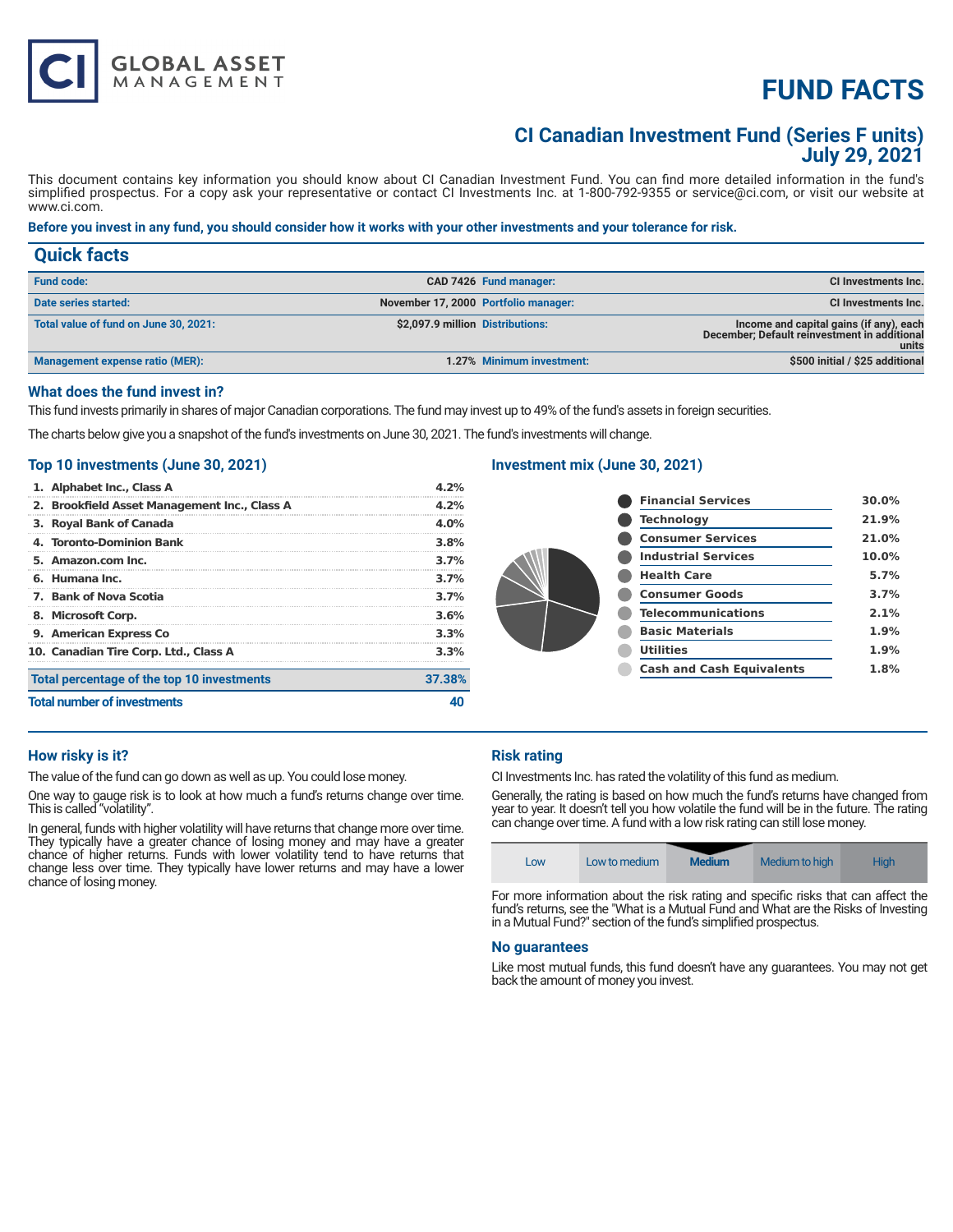# **CI Canadian Investment Fund (Series F units)**

# **How has the fund performed?**

This section tells you how Series F securities of the fund have performed over the past 10 calendar years. Returns are after expenses have been deducted. These expenses reduce the fund's returns.

#### **Year-by-year returns**

This chart shows how Series F securities of the fund performed in each of the past 10 calendar years. This fund series dropped in value in 3 of the last 10 calendar years. The range of returns and change from year to year can help you assess how risky the fund has been in the past. It does not tell you how the fund will perform in the future.



#### **Best and worst 3-month returns**

This table shows the best and worst returns for Series F securities of the fund in a 3- month period over the past 10 calendar years. The best and worst 3-month returns could be higher or lower in the future. Consider how much of a loss you could afford to take in a short period of time.

|                    | <b>Return</b> | 3 months ending | If you invested \$1,000 at the beginning of the period |
|--------------------|---------------|-----------------|--------------------------------------------------------|
| <b>Best return</b> | 16.2%         | June 30. 2020   | Your investment would be \$1,162.                      |
| Worst return       | $-19.2\%$     | March 31, 2020  | Your investment would be \$808.                        |

#### **Average return**

As at June 30, 2021, a person who invested \$1,000 in this series of units of the fund 10 years ago now has \$2,167. This works out to an annual compound return of 8.0%.

# **Who is this fund for?**

#### **This fund may be suitable for you if you:**

- want a core Canadian equity fund for your portfolio<br>• are investing for the medium and/or long term
- $\cdot$  are investing for the medium and/or long term  $\cdot$  can telerate medium risk
- can tolerate medium risk

#### **A word about tax**

In general, you'll have to pay income tax on any money you make on a fund. How much you pay depends on the tax laws of where you live and whether you hold the fund in a registered plan, such as a Registered Retirement Savings Plan or a Tax-Free Savings Account.

Keep in mind that if you hold your fund in a non-registered account, fund distributions are included in your taxable income, whether you get them in cash or have them reinvested.